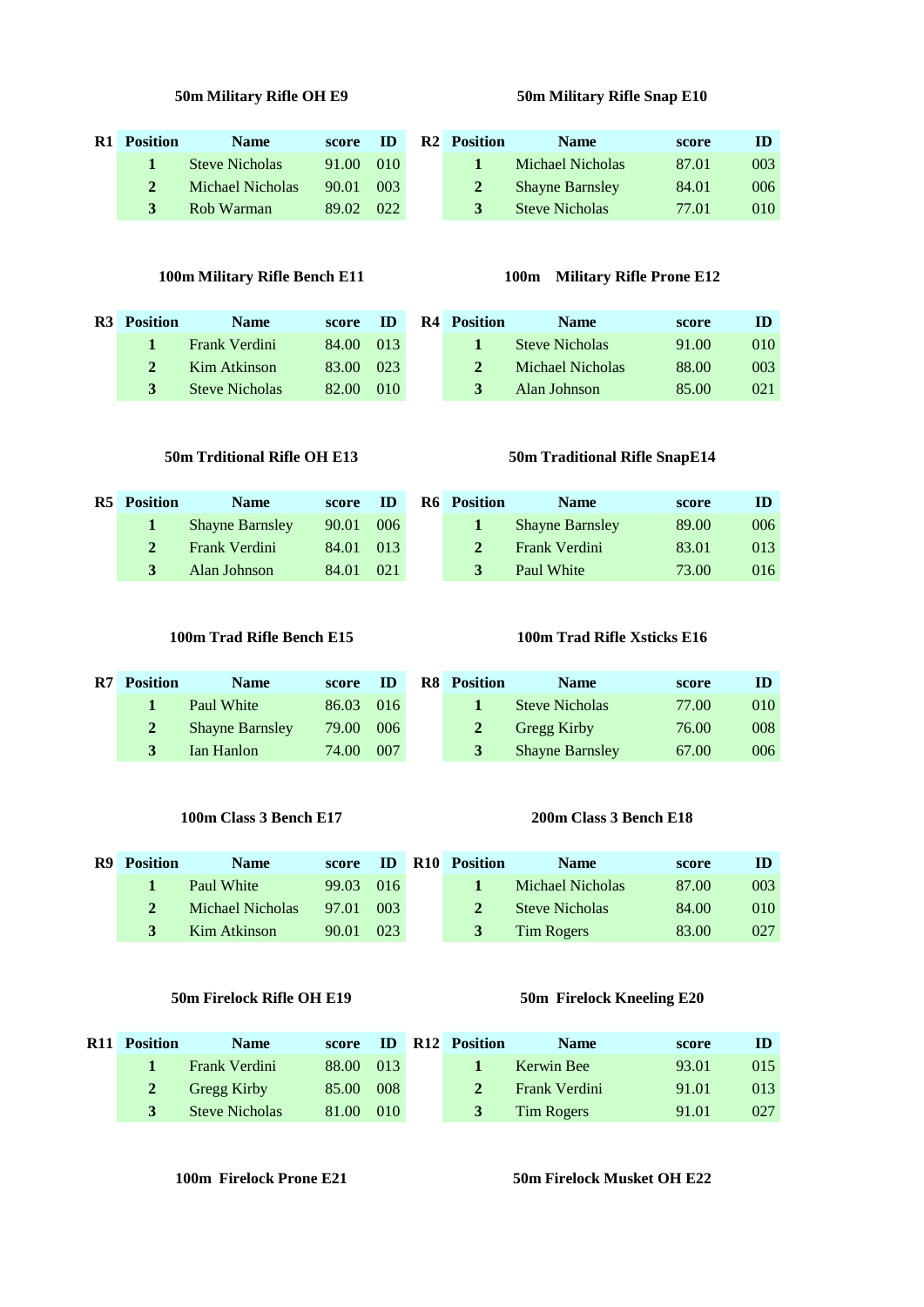| R <sub>13</sub> Position | <b>Name</b>            | score     | <b>ID</b> | R <sub>14</sub> Position | <b>Name</b>            | score | ID  |
|--------------------------|------------------------|-----------|-----------|--------------------------|------------------------|-------|-----|
| $\mathbf{1}$             | <b>Steve Nicholas</b>  | 76.01     | -010      |                          | <b>Frank Verdini</b>   | 81.00 | 013 |
| $2^{\circ}$              | <b>Frank Verdini</b>   | 71.00 013 |           |                          | <b>Shayne Barnsley</b> | 79.00 | 006 |
| 3                        | <b>Shayne Barnsley</b> | 46.00     | 006       | 3                        | Kerwin Bee             | 64.00 | 015 |

### **50m Firelock Musket Open E23 50m Vetterli OH E24**

| R <sub>15</sub> Position | <b>Name</b>            |           |       | score ID R16 Position | <b>Name</b>            | score | ID  |
|--------------------------|------------------------|-----------|-------|-----------------------|------------------------|-------|-----|
| $\mathbf{1}$             | Frank Verdini          | 83.00 013 |       |                       | Michael Nicholas       | 97.02 | 000 |
| 2                        | Kerwin Bee             | 66.00 015 |       |                       | <b>Shayne Barnsley</b> | 93.02 | 000 |
| 3                        | <b>Shayne Barnsley</b> | 51.00     | - 006 |                       | Frank Verdini          | 92.01 | 000 |

### **100m Whitworth Prone E25 100m 3 Position Open Rifle E26**

| R <sub>17</sub> Position | <b>Name</b>           | score     |       | <b>ID R18 Position</b> | <b>Name</b>           | score | Ш   |
|--------------------------|-----------------------|-----------|-------|------------------------|-----------------------|-------|-----|
| $\mathbf{1}$             | Michael Nicholas      | 98.05     | - 003 |                        | Michael Nicholas      | 95.03 | 003 |
| $2^{\circ}$              | <b>Steve Nicholas</b> | 94.02 010 |       |                        | <b>Steve Nicholas</b> | 85.00 | 010 |
| $\mathbf{R}$             | Alan Johnson          | 87.00     | 021   |                        | Frank Verdini         | 78.00 | 013 |

### **200m Benchrest Cartridge Rifle E29 100m Benchrest Cartridge Rifle E30**

| R <sub>17</sub> Position | <b>Name</b>           | score      | ID | <b>R18</b> Position | <b>Name</b>         | score  | ID  |
|--------------------------|-----------------------|------------|----|---------------------|---------------------|--------|-----|
| $1 -$                    | <b>Greg Kilsby</b>    | 231.00 009 |    |                     | Vlad Potezny        | 240.00 | 018 |
| $2^{\circ}$              | <b>Bruce Finlay</b>   | 223.00 002 |    |                     | <b>Greg Kilsby</b>  | 236.00 | 009 |
| 3                        | <b>Steve Nicholas</b> | 216.00 010 |    | 3                   | <b>Bruce Finlay</b> | 226.00 | 002 |

### **100m Offhand Cartridge Rifle E31**

| R <sub>17</sub> Position | <b>Name</b>            | score      | -ID |
|--------------------------|------------------------|------------|-----|
| $\mathbf{1}$             | <b>Shayne Barnsley</b> | 174.00 006 |     |
| $\mathbf{2}$             | Tim Rogers             | 143.00 027 |     |
| $3^-$                    | <b>Greg Kilsby</b>     | 134.00 009 |     |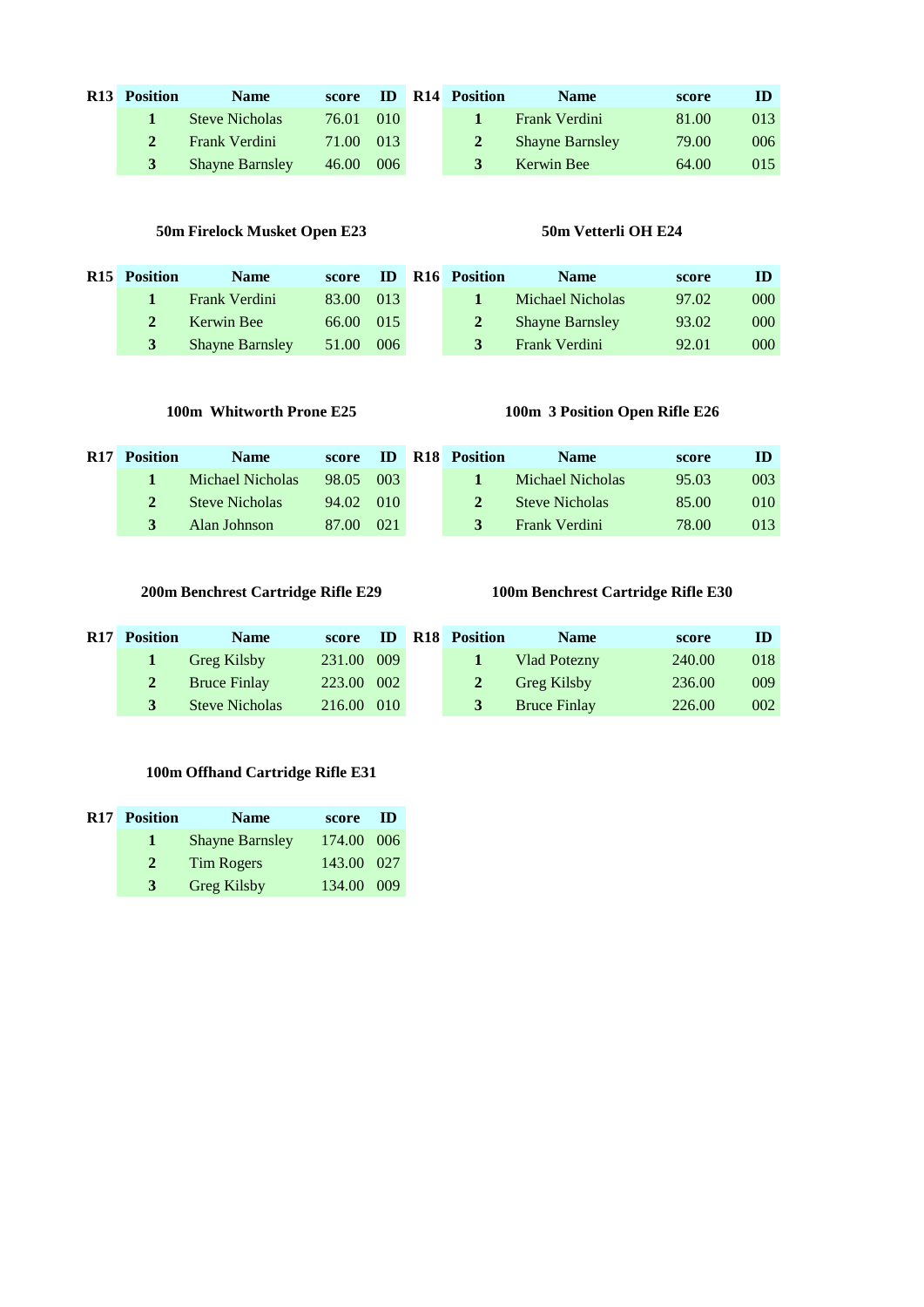### **25m Rev C1 Precision E1 25m Rev C1 Timed E2**

| $\mathbf{R}1$ | <b>Position</b> | <b>Name</b>       | score | ID  | R2 | <b>Position</b> |
|---------------|-----------------|-------------------|-------|-----|----|-----------------|
|               | л.              | <b>Kerwin Bee</b> | 92.02 | 015 |    |                 |
|               | $\mathbf{2}$    | Michael Nicholas  | 92.02 | 003 |    | $\mathbf{2}$    |
|               | 3               | <b>Tim Rogers</b> | 87.00 | 027 |    | 3               |

#### **25m Pistol C2 Precision E3 25m Pistol C2 Timed E4**

| R <sub>3</sub> | <b>Position</b> | <b>Name</b>           | score | ID  | R4 | <b>Position</b> |
|----------------|-----------------|-----------------------|-------|-----|----|-----------------|
|                | $\mathbf{1}$    | Michael Nicholas      | 91.00 | 003 |    |                 |
|                | $2^{\circ}$     | <b>Steve Nicholas</b> | 89.00 | 010 |    | $\mathbf{2}$    |
|                | 3               | <b>Frank Verdini</b>  | 86.00 | 013 |    | 3               |

## **25m Pistol/Rev C3 E5 50m Pistol/Rev C3 E6**

| R5 | <b>Position</b> | <b>Name</b>            | score | ID  | R6. | <b>Position</b> |
|----|-----------------|------------------------|-------|-----|-----|-----------------|
|    |                 | <b>Frank Verdini</b>   | 94.00 | 013 |     |                 |
|    |                 | <b>Shayne Barnsley</b> | 90.00 | 006 |     | 2               |
|    | $\mathbf{3}$    | <b>Tim Rogers</b>      | 89.00 | 027 |     | 3               |

### **25m Firelock Pistol rifled E7 25m Firelock Pistol SB E8**

| R7 | <b>Position</b> | <b>Name</b>            | score | ID  | R8 | <b>Position</b> |
|----|-----------------|------------------------|-------|-----|----|-----------------|
|    | 1.              | <b>Kerwin Bee</b>      | 90.00 | 015 |    |                 |
|    | $\mathbf{2}$    | <b>Steve Nicholas</b>  | 84.00 | 010 |    | $\mathbf{2}$    |
|    | 3               | <b>Shayne Barnsley</b> | 69.00 | 006 |    | 3               |

#### **25m Matchlock Pistol SB E32**

| P9 | <b>Position</b> | <b>Name</b>          | score | ID  |
|----|-----------------|----------------------|-------|-----|
|    |                 | <b>Kerwin Bee</b>    | 80.00 | 013 |
|    | 2               | <b>Frank Verdini</b> | 68.00 | 010 |
|    | 3               | Steve Nicholas       | 63.00 | 006 |

## **AGGREGATE Revolver**

| <b>Position</b> | <b>Name</b>       | score  | m   | <b>Position</b> |
|-----------------|-------------------|--------|-----|-----------------|
|                 | Michael Nicholas  | 174.02 | 003 |                 |
|                 | <b>Kerwin Bee</b> | 172.02 | 015 | 2               |
|                 | Tom Afford        | 165.01 | 012 | 3               |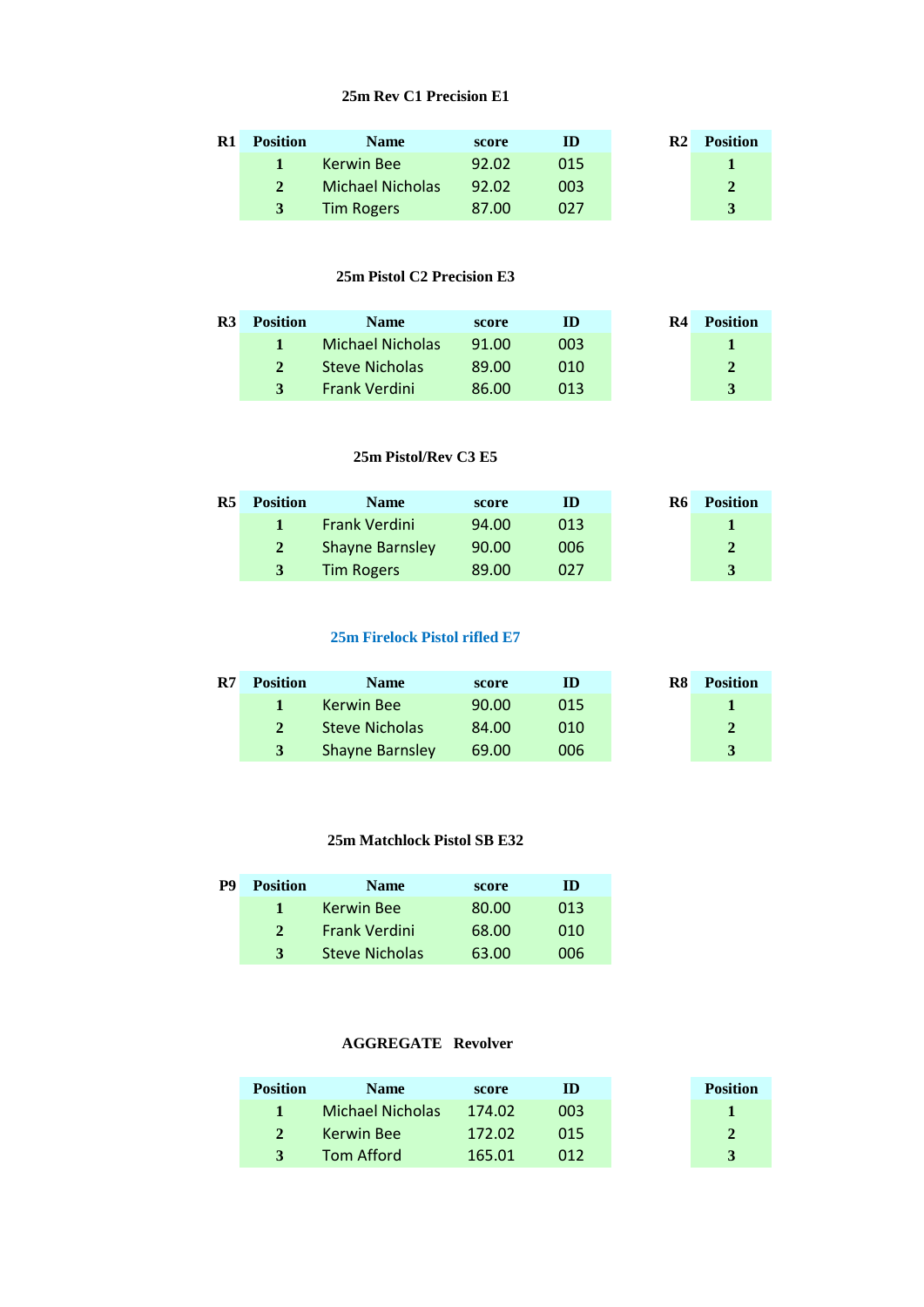# **Military Rifle Aggregate**

| <b>Position</b> | <b>Name</b>           | score  | m   | <b>Position</b> |
|-----------------|-----------------------|--------|-----|-----------------|
|                 | Michael Nicholas      | 341.02 | 003 |                 |
| $2^{\circ}$     | <b>Steve Nicholas</b> | 341.01 | 010 |                 |
| 3               | Frank Verdini         | 311.03 | 013 |                 |

# **Open Rifle Aggregate**

| <b>Position</b> | <b>Name</b>           | score  | Ш   | <b>Position</b> |
|-----------------|-----------------------|--------|-----|-----------------|
|                 | Michael Nicholas      | 184.01 | 003 |                 |
|                 | Paul White            | 178.03 | 016 |                 |
|                 | <b>Steve Nicholas</b> | 171.03 | 010 |                 |

# **Cartridge Rifle Aggregarte**

| <b>Position</b><br><b>Name</b> |                        | score  | ID  |
|--------------------------------|------------------------|--------|-----|
|                                | <b>Greg Kilsby</b>     | 601.00 | 009 |
| 2                              | <b>Shayne Barnsley</b> | 585.00 | 006 |
| 3                              | <b>Bruce Finlay</b>    | 560.00 | 002 |

## **Grand Aggregate**

| <b>Position</b> | <b>Name</b>            | score  | ID  | <b>Position</b> |
|-----------------|------------------------|--------|-----|-----------------|
| A 1             | Frank Verdini          | 618.03 | 013 |                 |
| 2 <sup>1</sup>  | <b>Shayne Barnsley</b> | 574.01 | 006 |                 |
| 3               | <b>Steve Nicholas</b>  | 516.01 | 010 | 3               |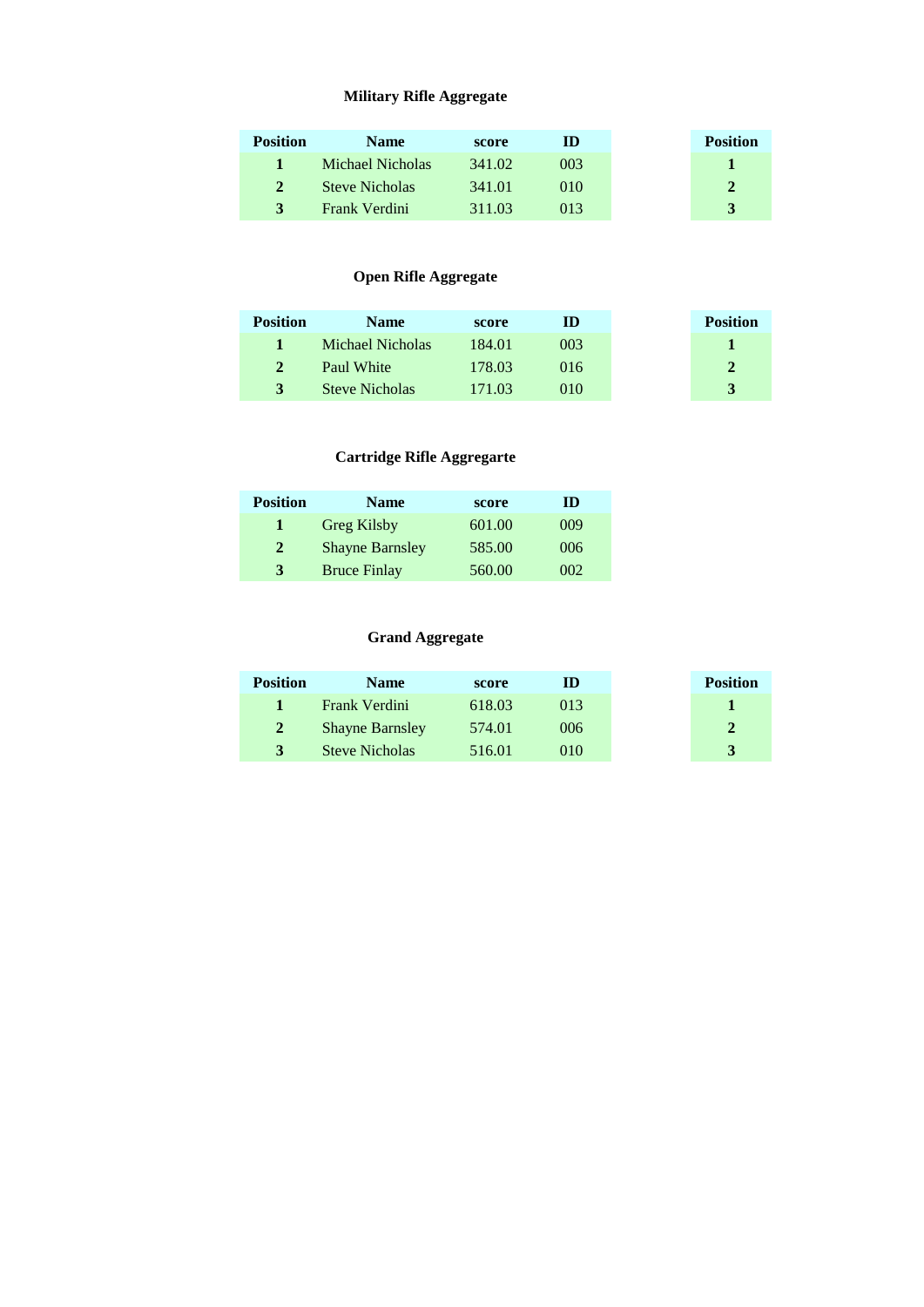## **25m Rev C1 Timed E2**

| <b>Name</b>       | score | ID  |
|-------------------|-------|-----|
| Michael Nicholas  | 82.00 | 003 |
| <b>Tom Afford</b> | 81.00 | 012 |
| <b>Kerwin Bee</b> | 80.00 | 015 |

### **25m Pistol C2 Timed E4**

| <b>Name</b>            | score | m   |
|------------------------|-------|-----|
| <b>Shayne Barnsley</b> | 87.00 | 006 |
| <b>Steve Nicholas</b>  | 86.00 | 010 |
| Frank Verdini          | 81.00 | 013 |

### **50m Pistol/Rev C3 E6**

| <b>Name</b>             | score | m   |
|-------------------------|-------|-----|
| <b>Frank Verdini</b>    | 73.00 | 003 |
| <b>Michael Nicholas</b> | 73.00 | 006 |
| <b>Shayne Barnsley</b>  | 72.00 | 015 |

#### **25m Firelock Pistol SB E8**

| <b>Name</b>       | score | m   |
|-------------------|-------|-----|
| Steve Nicholas    | 85.00 | 010 |
| <b>Kerwin Bee</b> | 77.01 | 015 |
| <b>Tim Rogers</b> | 67.00 | 027 |

#### **AGGREGATE Pistol**

| <b>Name</b>            | score  | m   |
|------------------------|--------|-----|
| <b>Steve Nicholas</b>  | 175.00 | 010 |
| <b>Shayne Barnsley</b> | 169.00 | 006 |
| <b>Frank Verdini</b>   | 167.00 | 013 |